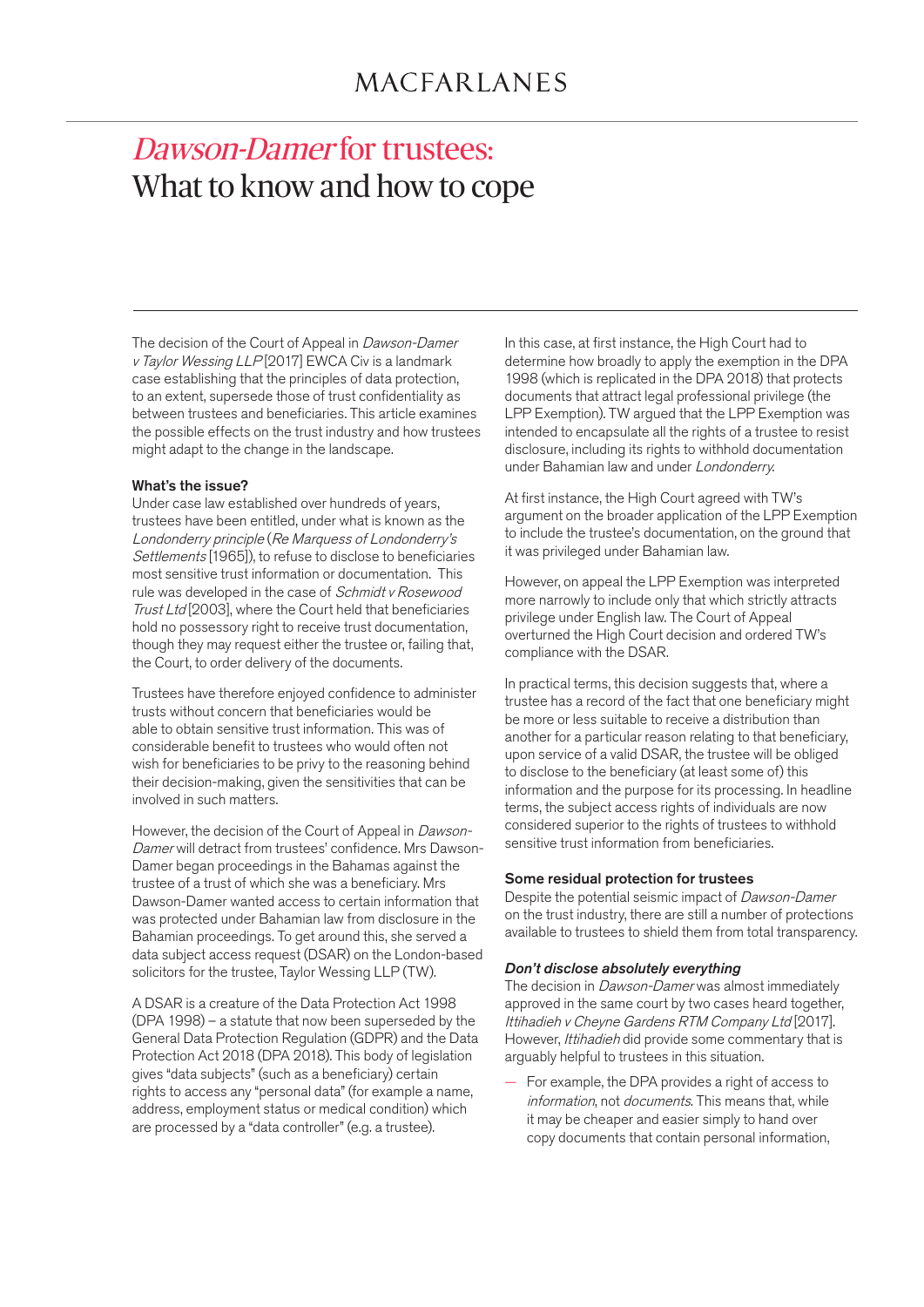there is no strict legal obligation to do so. The judge in Ittihadieh further commented that, in some cases, it may be sufficient to provide the data subject with an extract of the personal data that is known, along with the date range and frequency with which that information is processed.

— Furthermore, not all references to individuals will necessarily be the kind of information that amounts to data that must be disclosed by trustees / data controllers. Previous case law has suggested that, for data to be truly personal, it must affect the individual's privacy, whether in his personal or professional capacity; it must be "biographical in a significant sense" (Durant v Financial Services Authority [2003]). This should be cause for some comfort to trustees, who can take a narrow view of whether the data is "biographical" and therefore can be subject to disclosure under a DSAR.

#### *Consider the costs and time involved*

Practically speaking, deciding what information can be excluded is a more lengthy and costly process, which will also require redactions where documents contain the personal data of other individuals. However, in a situation where the process of complying with the DSAR becomes particularly onerous and costly, a trustee may be able to resist disclosure on the grounds that what has been provided is proportionate and that to search and provide further would be disproportionate. There is authority for this in Ittihadieh and this could prove to be a helpful tool to trustees, as discussed further below.

#### *Appeal to the Court's discretion*

There is some further protection for trustees / data controllers in the form of the wording of the statute: under the DPA a court may order a data controller to comply with the request. The use of the word "may" suggests that the Court may be persuaded not to enforce a DSAR where there are good reasons not to, and there is some case law to support this proposition.

As an example, trustees might argue that, in refusing disclosure to one beneficiary, they are considering the best interests of other beneficiaries.

#### *Consider Parliamentary discussions in relation to the GDPR*

The introduction into law of the GDPR has brought with it some further changes to interaction of the data protection regime and trust law. Discussions in the House of Lords over the DPA 2018 during its drafting indicate that the rights of trustees (e.g. to not disclose sensitive trust information) should be protected from disclosure under a DSAR. While Parliamentary discussions are not authority, there are grounds for trustees to argue that their deliberations should remain confidential.

For more inf[ormation on](#page-0-0) this development, please see our further article here.

#### Practical recommendations to trustees

Though the decision in Dawson-Damer is unlikely overall to be a positive one for the trustee industry, as discussed above, there remains much uncertainty in the scope of what precisely a trustee data controller should and should not do. These grey areas disclose a degree of leeway that can be explored until the uncertainty is resolved.

In addition, trustees may wish, given the competing impact of fiduciary duties, to make various short-term changes to their operational methods to improve the chances that sensitive material is outside the scope of a DSAR, such as those set out below.

- When considering and discussing discretionary events such as distributions of income or capital, trustees could refrain from recording either on paper or electronically, the most sensitive details of their rationale. While these details can be communicated orally and understood to be part of a decision, keeping the information unrecorded (or perhaps unrecorded in a structured filing system) will make it less likely to be caught by a DSAR.
- As mentioned above, a data controller should avoid simply handing over entire copy documents to data subjects where such documents contain relevant information to which the DPA 2018 rights alone do not give access. The preferable option (discussed above) is merely providing the information that is known of